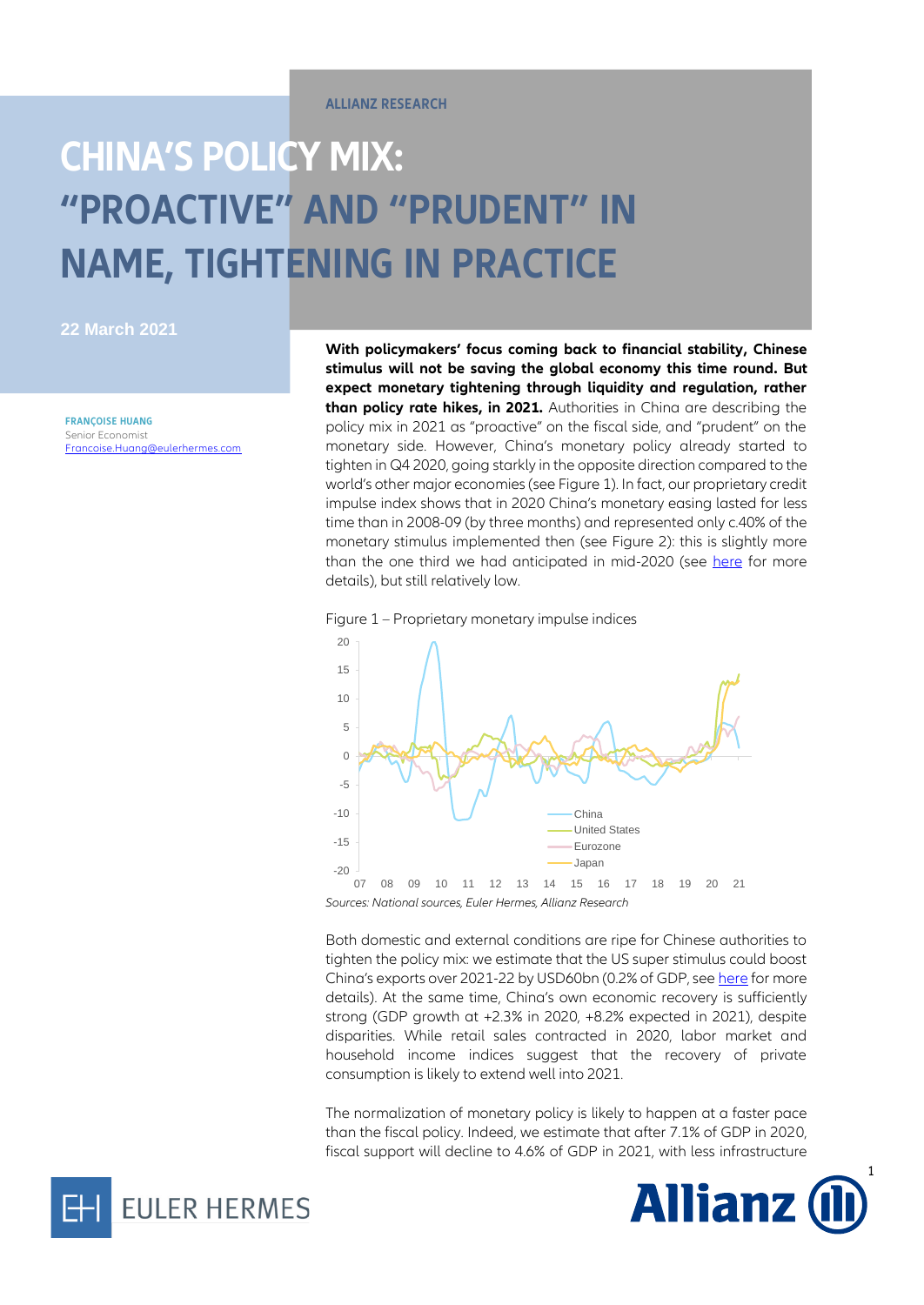investment. But this remains relatively generous compared to the past (2.9% on average in 2018-2019).

|                                                     | 2008-09                | 2012               | 2015-16            | 2020            |
|-----------------------------------------------------|------------------------|--------------------|--------------------|-----------------|
|                                                     | Great Financial Crisis | Eurozone sovereign | China stock market | Covid-19 crisis |
|                                                     |                        | debt & China real  | collapse & RMB     |                 |
|                                                     |                        | estate cooling     | scares             |                 |
| Date of shock                                       | September 2008         | May 2012           | June 2015          | January 2020    |
| Date of start of                                    | Janaury 2009           | May 2012           | June 2015          | January 2020    |
| monetary easing                                     |                        |                    |                    |                 |
| Date of peak of                                     | January 2010           | May 2013           | May 2016           | October 2020    |
| monetary easing                                     |                        |                    |                    |                 |
| Duration of<br>monetary easing                      | 12 months              | 12 months          | 11 months          | 9 months        |
| Intensity of<br>monetary easing.<br>compared to GFC | 100%                   | 100%               | 72%                | 41%             |

Figure 2 – Comparison of monetary easing episodes in China, based on our proprietary credit impulse index

*Sources: National Bureau of Statistics of China, PBOC, Euler Hermes, Allianz Research*

**China's policy tightening will aim at tackling financial vulnerabilities and asset price bubbles rather than consumer inflation.** Indeed, China's CPI grew by +2.5% y/y in 2020, compared to an official (non-binding) target of "around 3.5%". Consumer inflation even turned slightly negative in the first months of 2021 – although this situation is unlikely to last for long (we expect +1.9% over 2021) and China's producer prices are probably more relevant for policymakers and the rest of the world. The aim of China's policy tightening is more about financial vulnerabilities and addressing the risk of overheating in the real estate and financial markets. China's debt-to-GDP ratio rose to 285% at the end of Q3 2020, compared to 251% on average over 2016-2019. The real estate sector has been one of the main drivers of China's post-Covid-19 economic recovery. Housing prices are still growing at a moderate pace compared to the past, but could accelerate as measures of inventories are declining quickly (see Figure 3). Regarding the equity market, the CSI 300 total return grew by +18% in 2020 compared to +3.4% on average over 2016-2019, and the balance of margin long positions rose by +RMB262bn compared to an average yearly change of –RMB67bn over 2016-2019. This reveals some increase in short-term risk appetite and speculative behaviors.









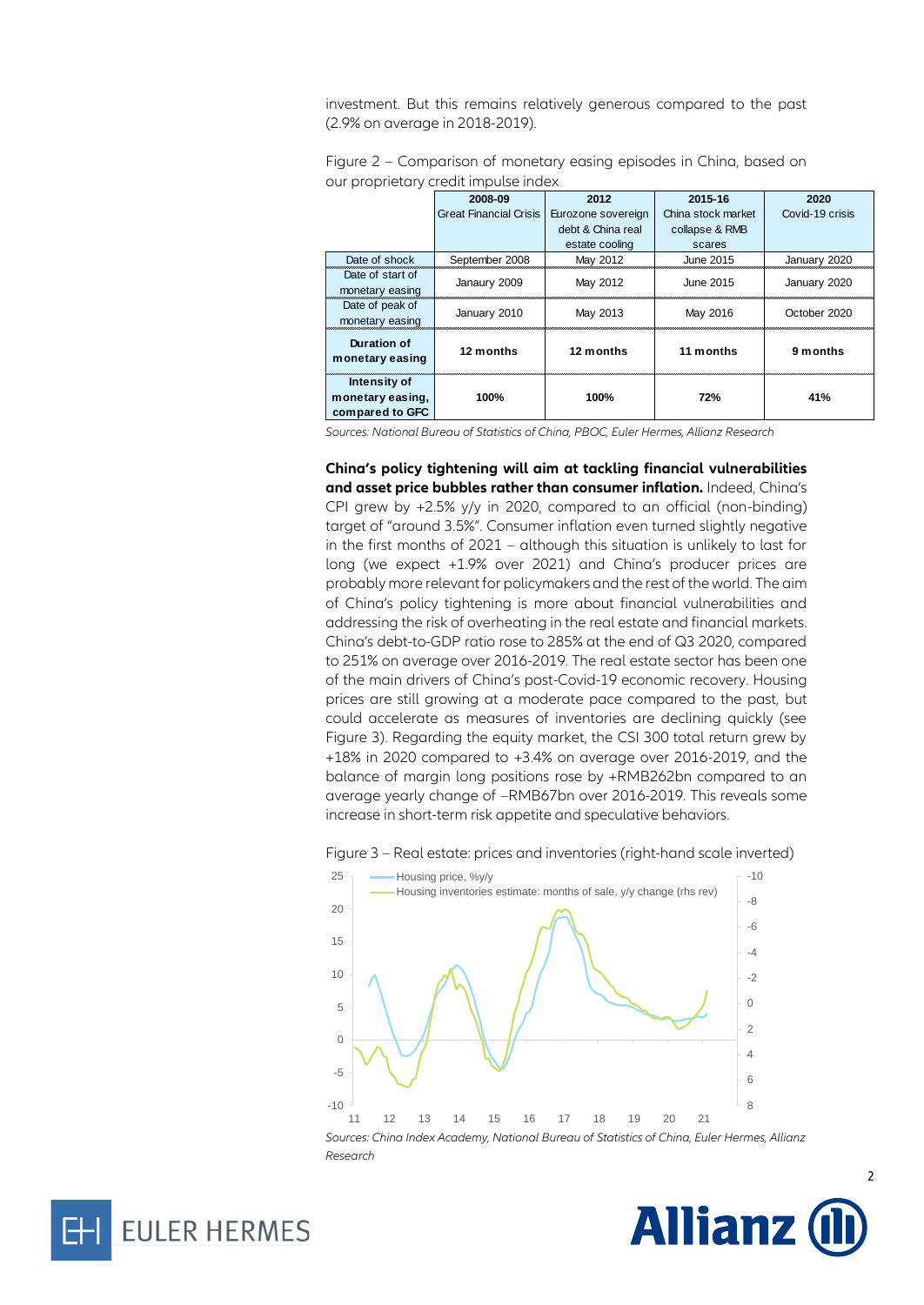**In practice, we do not expect policy rate hikes in 2021 anymore as tightening is likely to be carried out in a flexible manner.** The sharp rise in corporate bond spreads in late 2020 (see Figure 4), the renewed Covid-19 outbreaks in early 2021 and most recently the sell-off in the equity market mean that China's policymakers will likely avoid high-profile actions that could signal a policy cliff and jeopardize the economic recovery. Instead, we think the PBOC will adopt a data-dependent and flexible approach, using its liquidity facilities to guide a gradual tightening of financial conditions.





**As the focus comes back to financial stability, macroprudential rules and regulations will also be part of policymakers' toolbox.** New rules that came into effect at the beginning of 2021 put in place a system that caps banks' exposure to mortgages and property loans. As they have done in the past, and depending on the local real estate market, authorities could consider making rules and requirements for housing purchases more stringent. A regulatory storm has also hit online lending since last autumn. In particular, companies favored online micro lending over the past few years, after a government crackdown against peer-to-peer lending in 2016. Regulators are now paying attention to this space, with new rules capping online microloan companies' exposure to single borrowers, putting a minimum threshold for their share of funding in loans jointly sourced with banks, sharing with regulators data on borrowers' creditworthiness, etc.

**What does this mean for companies and financial markets?** The divergence of China's policy stance from the rest of the world means that there could be room for further appreciation for the renminbi, although most of it may already be past. We expect the USDCNY onshore rate towards 6.3 at the end of 2021 (vs. latest 6.5, 6.5 at end-2020 and 7.0 at end-2019). Our baseline scenario of a gradual and successful policy normalization means that credit growth (through banks and capital markets) will continue slowing in 2021. Particular attention should be given to the impact on the comparatively more fragile sectors and provinces as we find a positive correlation between a province's public debt-to-GDP ratio and its corporate bond default ratio (see Figure 5).



3

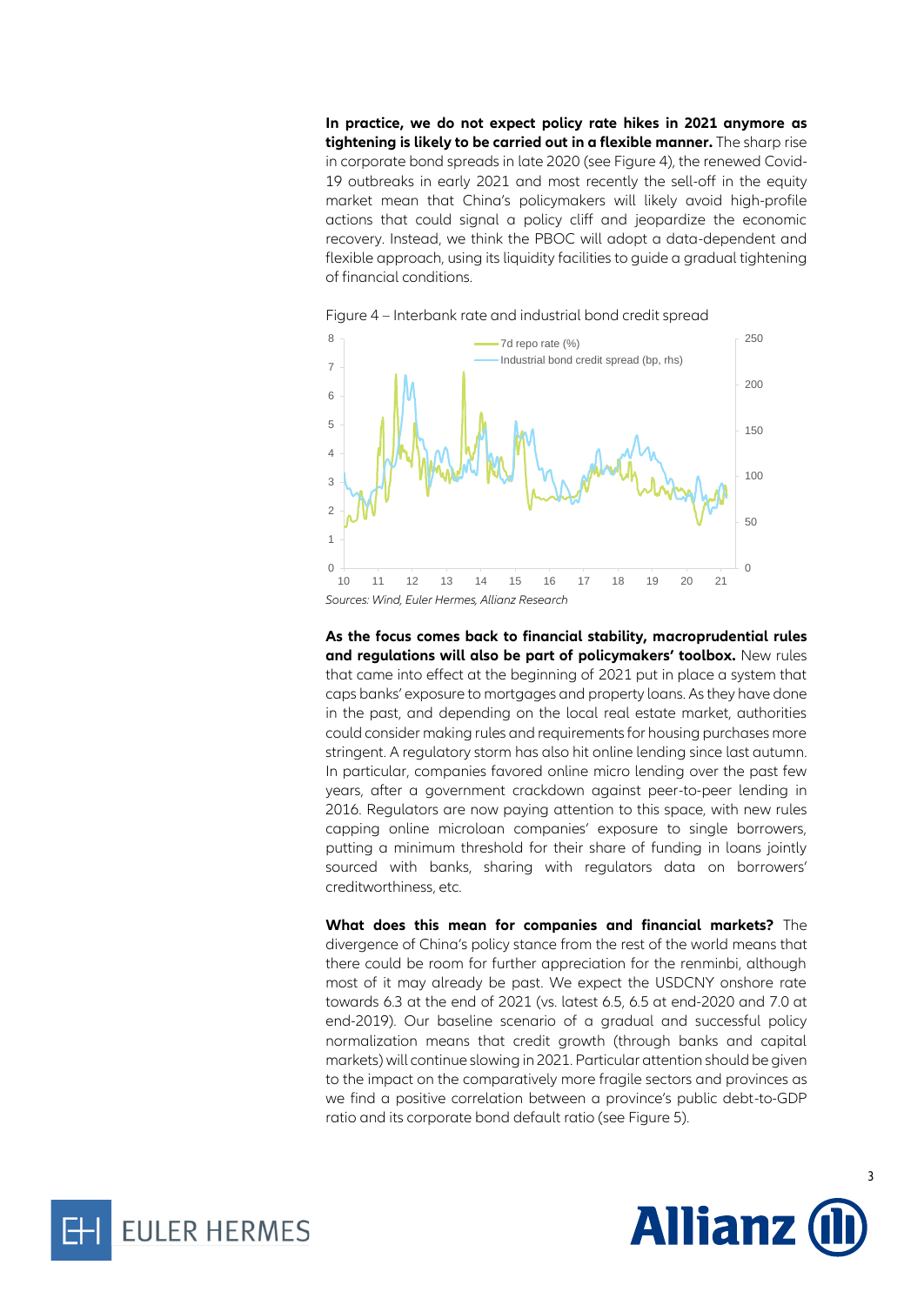Figure 5 – Provincial public debt-to-GDP ratio (%, 2019) vs. corporate bond default ratio in province (%, latest)



*Sources: Wind, Euler Hermes, Allianz Research*